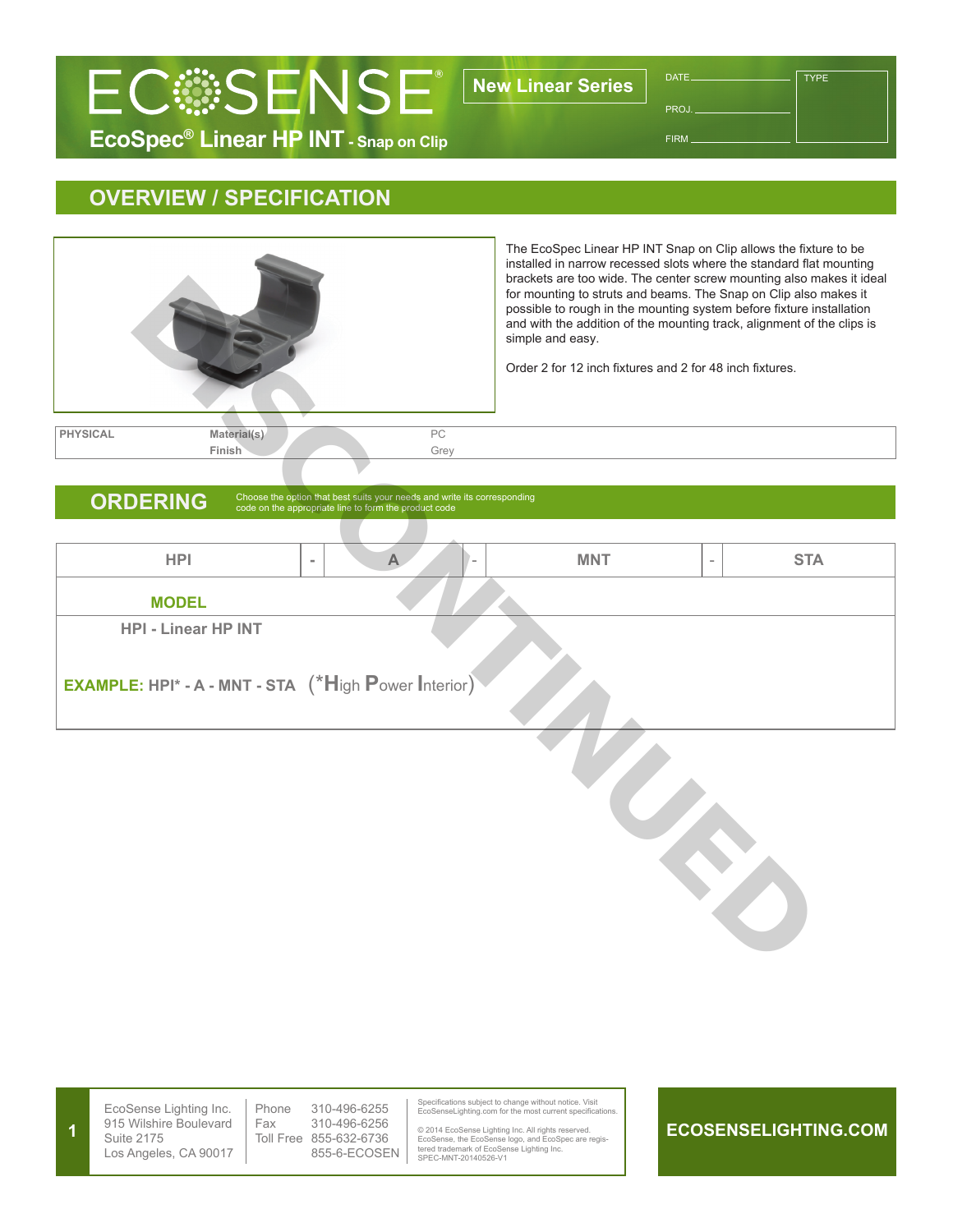

TYPE

FIRM

## DIMENSIONS For complete dimensions and submittal drawings, please visit:<br>ecosenselighting.com



**2**

Fax 310-496-6256 Toll Free 855-632-6736 855-6-ECOSEN EcoSenseLighting.com for the most current specifications.

© 2014 EcoSense Lighting Inc. All rights reserved. EcoSense, the EcoSense logo, and EcoSpec are regis-tered trademark of EcoSense Lighting Inc. SPEC-MNT-20140526-V1

### **ECOSENSELIGHTING.COM**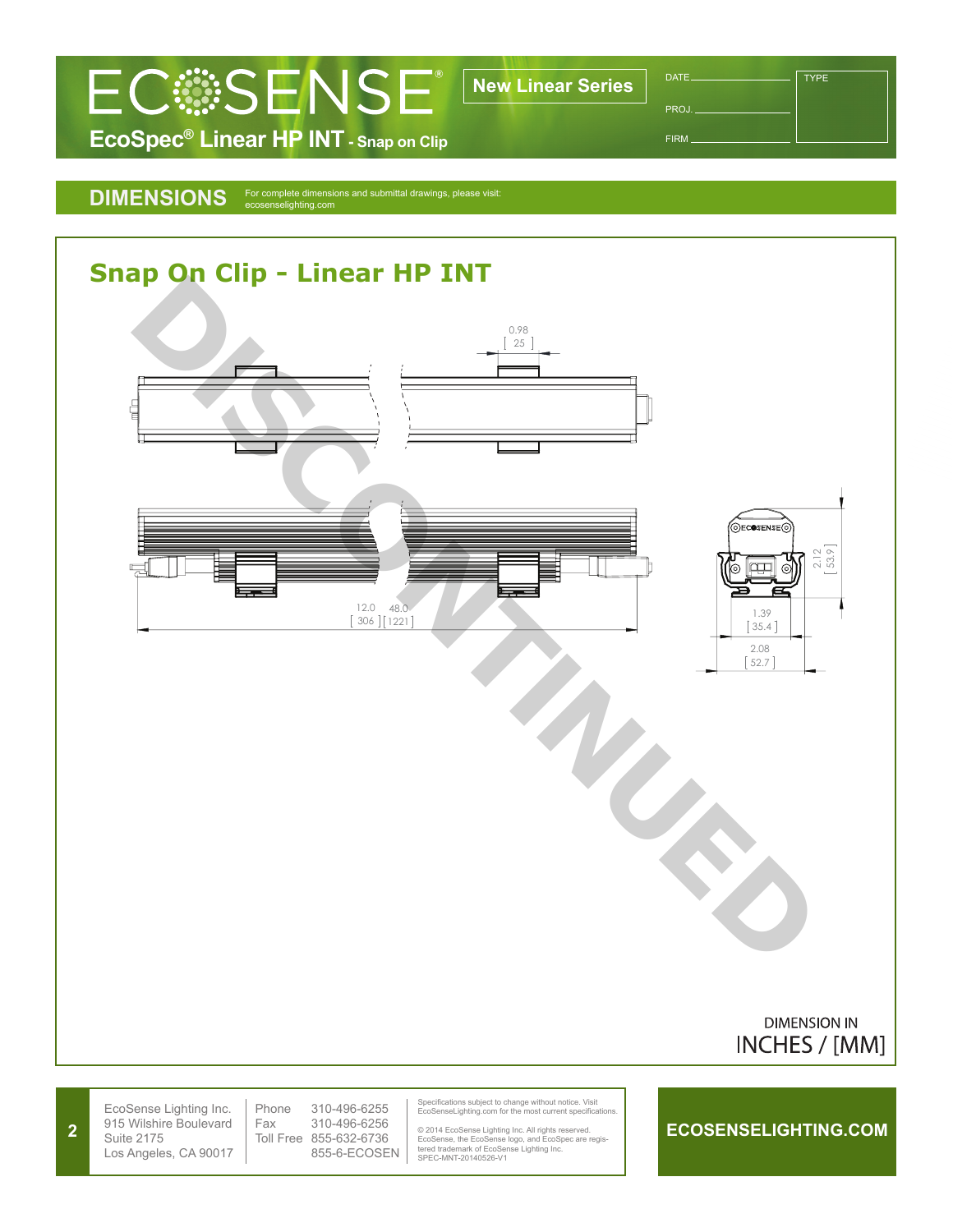

**TYPE** 

FIRM

# **EcoSpec® Linear HP INT - Mounting Track**

## **OVERVIEW / SPECIFICATION**



| PHYSICAL | Material(s) |  |  | $D^{\wedge}$<br>$\sim$ |
|----------|-------------|--|--|------------------------|
|          | Finish      |  |  | Grey                   |
|          |             |  |  |                        |

## ORDERING Choose the option that best suits your needs and write its corresponding code on the appropriate line to form the product code

| The EcoSpec Linear HP INT Mounting Track is used with the EcoSpec Linear HP INT Snap on Clip to ensure a straight and easy installation of<br>the clip. The track can be installed before the space is finished to make the final installation of the fixtures easier. Once the track is installed the |          |                                                       |                                                                          |            |            |                          |                   |
|--------------------------------------------------------------------------------------------------------------------------------------------------------------------------------------------------------------------------------------------------------------------------------------------------------|----------|-------------------------------------------------------|--------------------------------------------------------------------------|------------|------------|--------------------------|-------------------|
| Snap on Clip simply twists and locks into place. The fixtures are then snapped into place making final installation fast and tool free.                                                                                                                                                                |          |                                                       |                                                                          |            |            |                          |                   |
| <b>PHYSICAL</b><br>Material(s)<br>Finish                                                                                                                                                                                                                                                               |          |                                                       | PC<br>Grey                                                               |            |            |                          |                   |
|                                                                                                                                                                                                                                                                                                        |          |                                                       |                                                                          |            |            |                          |                   |
| <b>ORDERING</b>                                                                                                                                                                                                                                                                                        |          | code on the appropriate line to form the product code | Choose the option that best suits your needs and write its corresponding |            |            |                          |                   |
|                                                                                                                                                                                                                                                                                                        |          |                                                       |                                                                          |            |            |                          |                   |
| 04                                                                                                                                                                                                                                                                                                     | $\equiv$ | A                                                     |                                                                          | <b>MNT</b> | <b>TRK</b> | $\overline{\phantom{a}}$ | $\overline{4}$    |
| <b>MODEL</b>                                                                                                                                                                                                                                                                                           |          |                                                       |                                                                          |            |            |                          |                   |
| 04 - Linear HP INT (HPI)                                                                                                                                                                                                                                                                               |          |                                                       |                                                                          |            |            |                          | <b>4ft</b> - 48in |
|                                                                                                                                                                                                                                                                                                        |          |                                                       |                                                                          |            |            |                          |                   |

|  | EcoSense Lighting Inc.<br>915 Wilshire Boulevard<br>Suite 2175<br>Los Angeles, CA 90017 | Phone<br>Fax | 310-496-6255<br>310-496-6256<br>Toll Free 855-632-6736<br>855-6-ECOSEN | Specifications subject to change without notice. Visit<br>EcoSenseLighting.com for the most current specifications.<br>© 2014 EcoSense Lighting Inc. All rights reserved.<br>EcoSense, the EcoSense logo, and EcoSpec are regis-<br>tered trademark of EcoSense Lighting Inc.<br>SPEC-MNT-20140526-V1 |  | ECOSENSELIGHTING.COM |
|--|-----------------------------------------------------------------------------------------|--------------|------------------------------------------------------------------------|-------------------------------------------------------------------------------------------------------------------------------------------------------------------------------------------------------------------------------------------------------------------------------------------------------|--|----------------------|
|--|-----------------------------------------------------------------------------------------|--------------|------------------------------------------------------------------------|-------------------------------------------------------------------------------------------------------------------------------------------------------------------------------------------------------------------------------------------------------------------------------------------------------|--|----------------------|